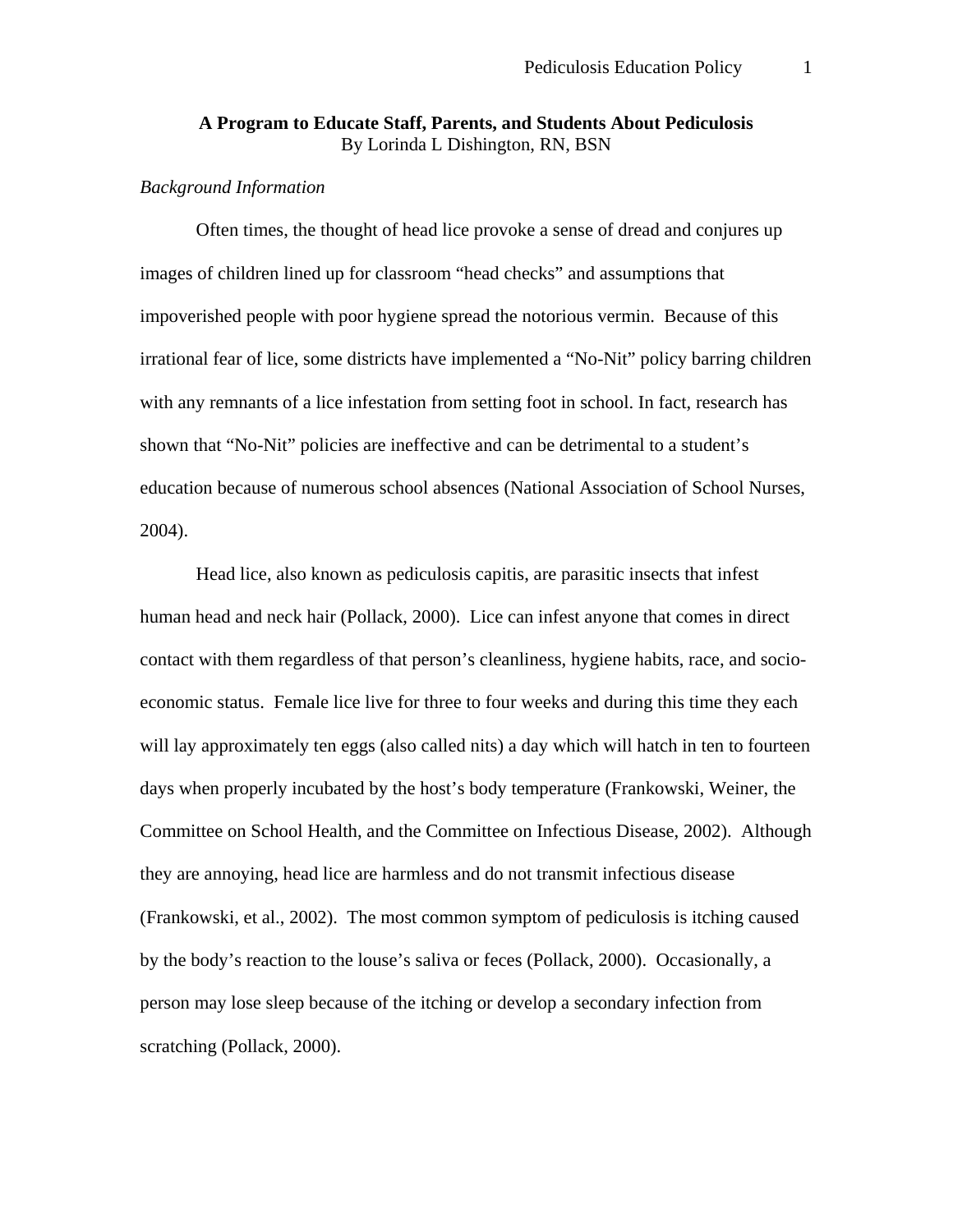Lice are transmitted through direct head-to-head contact with an infested human being. Contrary to popular belief, lice can not fly, hop, or jump. Occasionally, lice can be transmitted via inanimate objects (such as hats and brushes) that have been in direct contact with an infested person's head, but lice usually die within a day without a human host to feed from (Pollack, 2000).

 The presence of nits alone rarely constitutes an infestation. Experts recommend only treating active lice infestations; this means there are visible live lice or viable nits (Pollack, 2000). In fact, the Harvard School of Public Health and the American Academy of Pediatrics advise against the exclusion students with nits or active lice infestations (Frankowski, et al., 2002; Pollack, 2000). Instead of exclusion they recommend that students return to class, restrict direct head contact with other students, receive treatment after school, and then be allowed to return to school the follow day. *Policy Goals and Theory* 

 The National Association of School Nurses (2004) believes the school nurse should advocate for students by educating the school community and dispelling the common misconceptions about lice. This paper will discuss a pediculosis education policy for staff, parents, and students (see Appendix A). This policy's goal is to increase staff, parent, and student knowledge about pediculosis through age-appropriate presentations about the prevalence, signs & symptoms, transmission, prevention, and treatment of head lice. Those in attendance will also learn about current pediculosis research findings and the school's policy on allowing children to remain in class despite the presence of nits or active lice. The theory behind the presentations is that the school nurse will dispel the myths and social stigma surrounding lice through factual, evidence-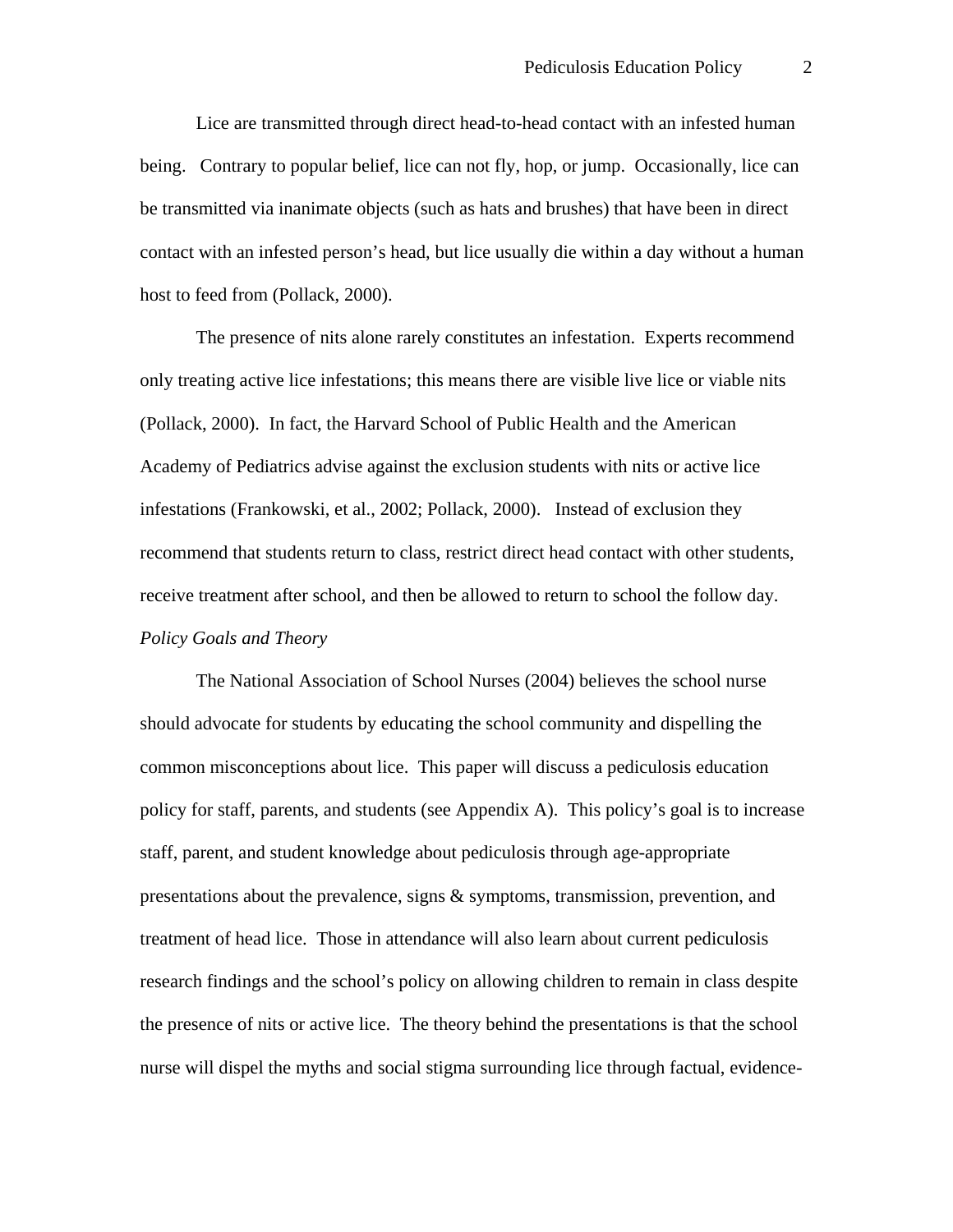based data. Also, the nurse will educate and empower staff, parents, and students with information on the prevention and the safe treatment of lice. The nurse will further supplement the presentation with informational handouts and brochures, posting additional information on the school health website, and by encouraging staff, parents, and students to follow-up with the nurse if they have additional questions or concerns. *Research Question* 

Did staff, parents, and students understanding of lice increase as a result of the pediculosis education policy?

#### *Research Design, Outcome, and Evaluation*

 The desired outcome of the program is to increase staff, parent, and students' understanding of lice. The program's efficacy will be evaluated by using a Pre-Test/Post-Test examination that is to be completed by those who attend the presentations. The program's format and/or content will be adjusted as needed based on the results of the testing.

#### *Recommendations*

Staff will be informed that testing is voluntary and the results will be kept confidential. Possible barriers to the pediculosis education policy include lack of interest or attendance. Also, barriers may result from time constraints related to other nursing responsibilities or limited class time devoted to the presentation because of required curriculum dictated by district or state mandates. The nurse can help diminish these barriers by involving the school's administration, publicizing the training through fliers, emails, bulletin boards, and through other district-approved means of advertisement. The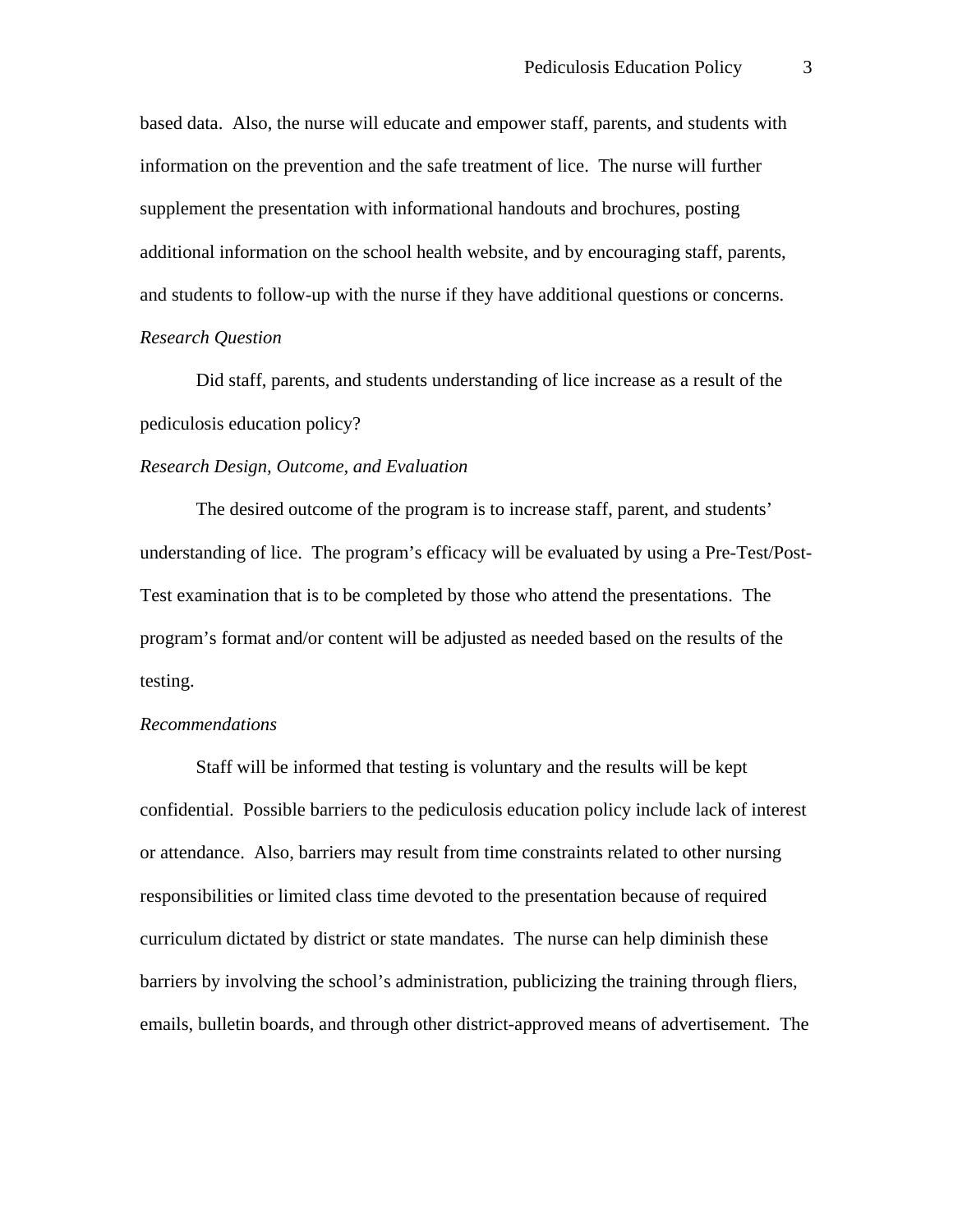nurse may also need to offer the presentation at various times in order to accommodate the schedules of staff, parents, and students.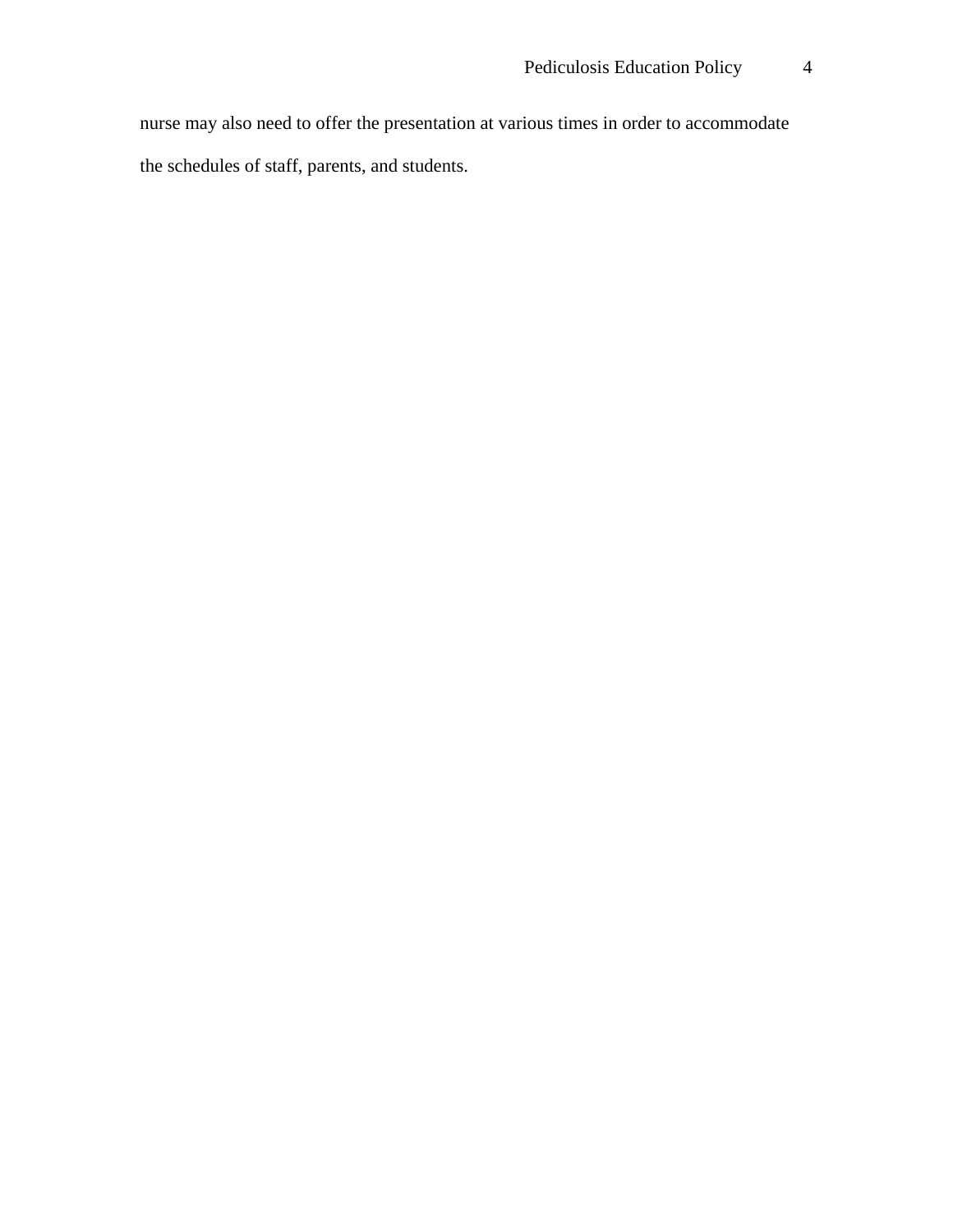## References

- Frankowski, B. L., Weiner, L. B., the Committee on School Health, and the Committee on Infectious Diseases. (2002). *Head lice*. Retrieved July 5, 2006, from <http://aappolicy.aappublications.org/cgi/reprint/pediatrics;110/3/638.pdf>
- National Association of School Nurses. (2004). *Position statement: Pediculosis in the school community*. Retrieved July 6, 2006, from <http://www.nasn.org/Default.aspx?tabid=237>
- Pollack, R. J. (2000). *Head lice: Information and frequently asked questions*. Retrieved July 5, 2006, from<http://www.hsph.harvard.edu/headlice.html>